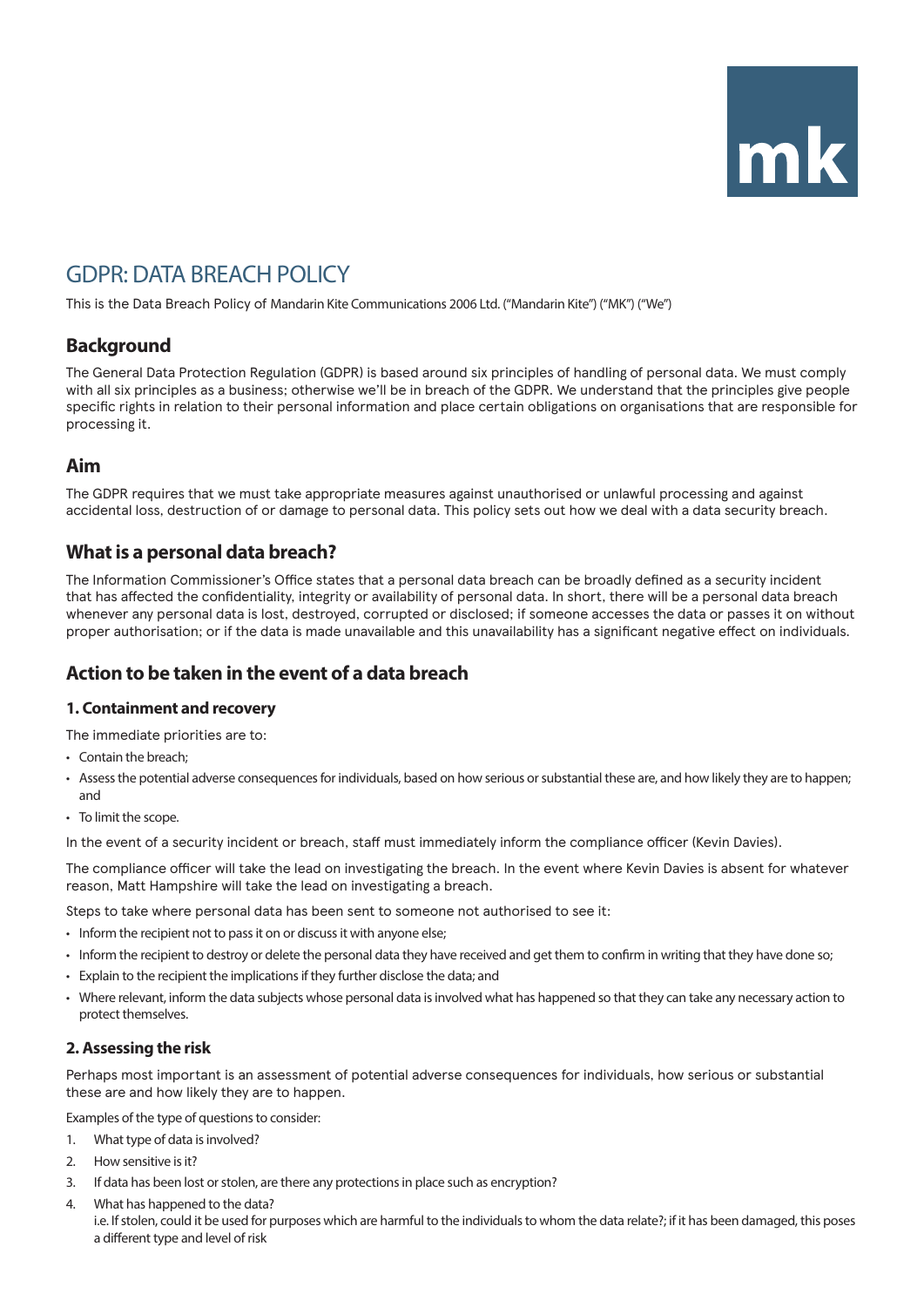- 5. Estimate how many individuals' personal data are affected by the breach
- 6. Who are the individuals whose data has been breached? Whether they are staff, customers, clients or suppliers, for example, will to some extent determine the level of risk posed by the breach and, therefore, your actions that should be taken in attempting to mitigate those risks
- 7. What harm can come to those individuals? Are there risks to physical safety or reputation, of financial loss or a combination of these and other aspects of their life?
- 8. Are there wider consequences to consider such as a risk to public health or loss of public confidence in an important service?
- 9. Establish whether there is anything you can do to recover any losses and limit the damage the breach can cause

### **3. Notifying the ICO and individuals, where relevant**

#### **a. Who is responsible?**

In our business, the compliance officer is the point of contact for staff and the ICO on this policy and on all matters relating to data protection.

The compliance officer is also responsible for notifying the ICO and individuals (where applicable) of relevant personal data breaches.

#### **b. What breaches do we need to notify the ICO about?**

When a personal data breach has occurred, we need to establish the likelihood and severity of the resulting risk to people's rights and freedoms. If it's likely that there will be a risk then we must notify the ICO; if it's unlikely then we don't have to report it.

If we decide we don't need to report the breach, we need to be able to justify this decision, and we should document it.

#### **c. When to notify the ICO and dealing with delays**

Notifiable breaches must be reported to the ICO without undue delay, but not later than 72 hours after becoming aware of it.

If we don't comply with this requirement, we must be able to give reasons for the delay.

In some instances it will not always be possible to investigate a breach fully within 72 hours to understand exactly what has happened and what needs to be done to mitigate it. Where that applies we should provide the required information in phases, as long as this is done without undue further delay.

#### **d. Breach information to the ICO**

When reporting a breach, we will provide the following information:

- a description of the nature of the personal data breach including, where possible:
	- o the categories and approximate number of individuals concerned;
	- o and the categories and approximate number of personal data records concerned;
- details of our compliance officer and how to contact them;
- a description of the likely consequences of the personal data breach; and
- a description of the measures taken, or proposed to be taken, to deal with the personal data breach, including, where appropriate, the measures taken to mitigate any possible adverse effects.

#### **e. Individuals**

Where notification to individuals may also be required, the compliance officer will assess the severity of the potential impact on individuals as a result of a breach and the likelihood of this occurring. Where there is a high risk, we will inform those affected as soon as possible, especially if there is a need to mitigate an immediate risk of damage to them.

#### **g. Information to individuals**

The compliance officer will consider who to notify, what we are going to tell them and how we are going to communicate the message. This will depend to a large extent on the nature of the breach but will include the name and contact details of our data protection officer (where relevant) or other contact point where more information can be obtained; a description of the likely consequences of the personal data breach; and a description of the measures taken, or proposed to be taken, to deal with the personal data breach and including, where appropriate, of the measures taken to mitigate any possible adverse effects.

The breach need not be reported to individuals if:

- We have implemented appropriate technical and organisational protection measures, and those measures were applied to the personal data affected by the personal data breach;
- We have taken subsequent measures which ensure that the high risk to the rights and freedoms of data subjects is no longer likely to materialise;
- It would involve disproportionate effort (in this case a public communication may be more appropriate).

In the case of a breach affecting individuals in different EU countries, we are aware that the ICO may not be the lead supervisory authority. Where this applies, the compliance officer should establish which European data protection agency would be the lead supervisory authority for the processing activities that have been subject to the breach.